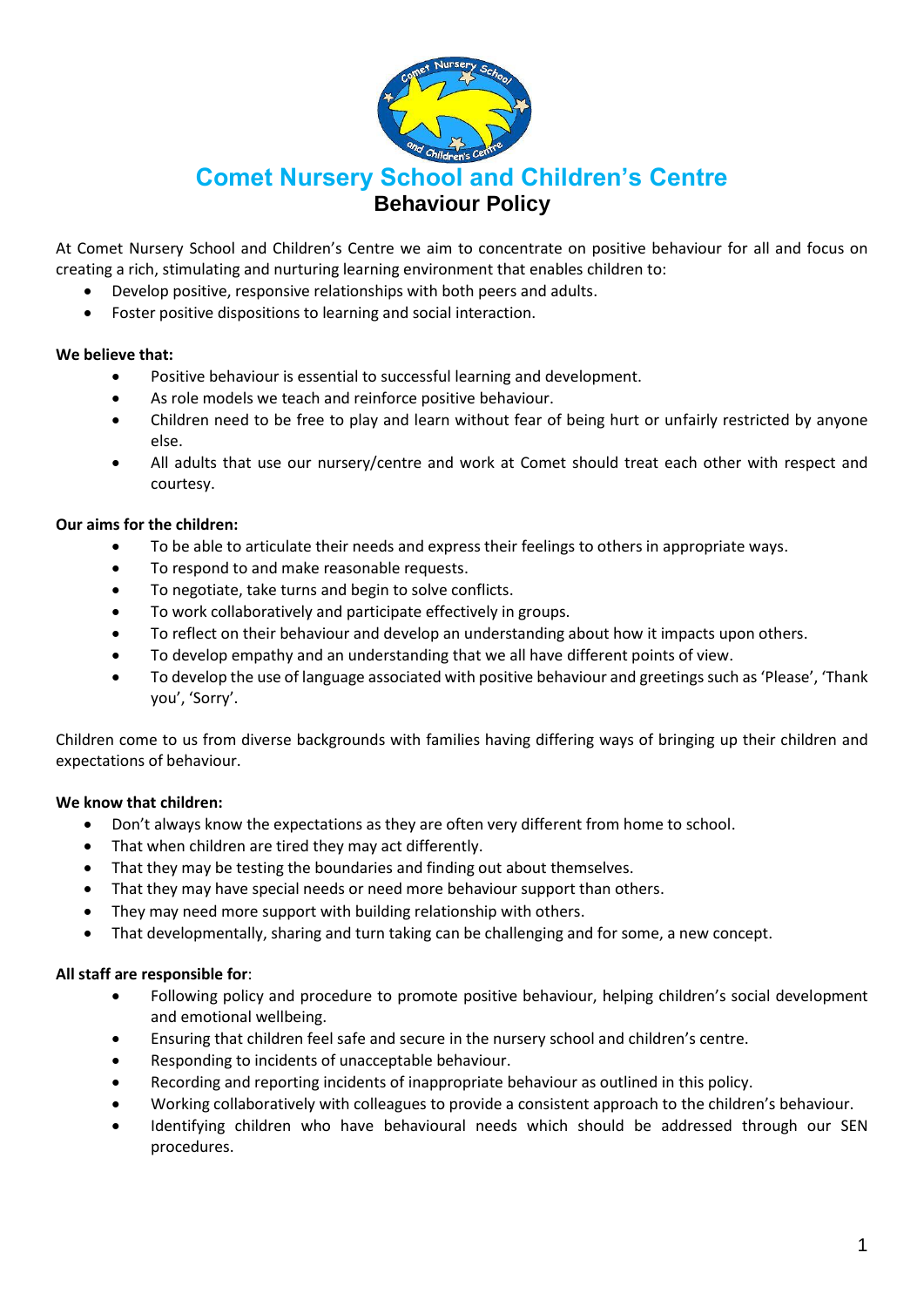# **Expectations**

We ask all children:

- Not to hurt others' feelings.
- Not to physically hurt others.
- To ask for help if they are being hurt.
- To look after each other.
- To look after resources.
- To learn ways in which they can keep themselves safe.

## **The Headteacher is responsible for**:

 Ensuring that all policy and procedure support and enhance our ethos and that all staff are supported in managing behaviour as outlined in this policy.

## **The Governing Body is responsible for**:

Monitoring that the school has appropriate procedures in place to promote positive behaviour

# **Comet Rules**

## **"We're all friends at Comet"**

- **We look after our toys and our nursery**
- **We don't hurt each other**
- **We keep ourselves and other safe**
- **We are friendly and share**
- **We all help to tidy up!**
- The Comet Rules are used with the children both generally and in response to specific incidents as a tool to teach them about our expectations for acceptable behaviour. It will be adapted each year reflecting the children's own words and ideas.
- Circle times and carpet session will be used as a way of introducing these themes and will be included in the curriculum planning.
- Children are encouraged to refer to the Comet Rules when discussing specific incidents
- The Comet Rules are displayed all around the school, where is easily accessible for adults and children.

## **Curriculum**

- The school's curriculum is underpinned by our ethos and aims, including the promotion of positive behaviour.
- We support children in developing their confidence, independence, personal/social skills and communication with others.
- We support children in learning about behaviour, interactions, empathy and consequences.

## **Strategies**

- We expect all staff, volunteers and students to use positive language and strategies for handling any conflict, by helping children find solutions in ways which are appropriate for the children's ages and stages of development.
- We support every child in developing their self-esteem, confidence and feelings of competence.

## **Strategies may include:**

- Modelling how to deal with and sort out difficult situations.
- Showing empathy towards children and each other "I understand you feel…but…"…"Are you feeling…?"
- Providing feedback through: genuine interest, involvement and appreciation of what children are doing. Pay attention and ask questions about children's thought processes and interesting strategies that they are trying out.
- Non-verbal feedback: smiling, patting, clapping…
- Individual discussion with the child.
- Group/ Circle Time discussion.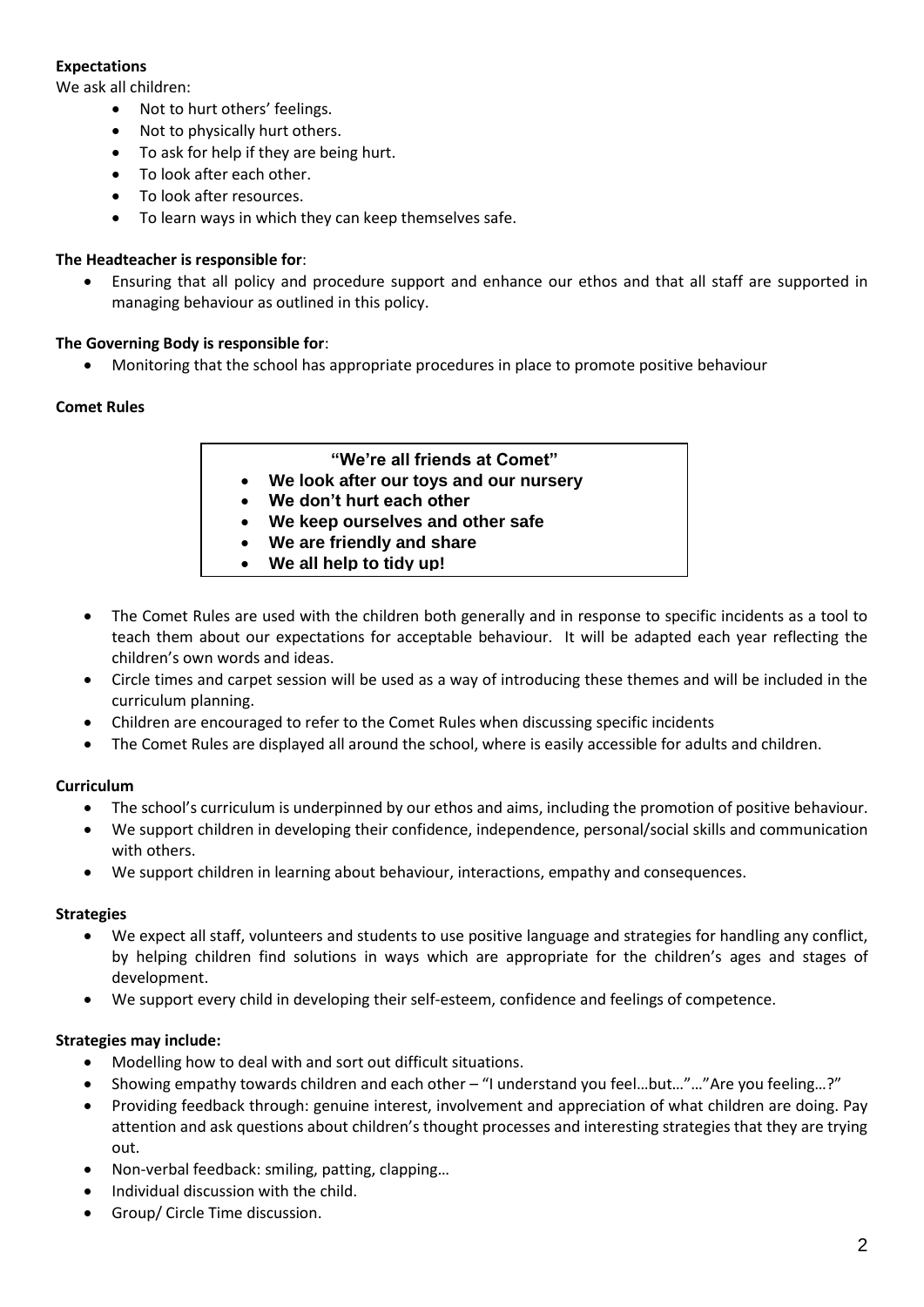- Incorporating teaching strategies and themes within the curriculum.
- A direct response to persistent behaviour (e.g. withdrawing the child to give time to reflect)
- We may use warnings ("I have asked you not to do that, if you do it again I will have to ask you do another activity").
- We don't use the word 'naughty' to describe the children and always talk about the behaviour rather than the child e.g. 'That was an unkind thing to do' instead of calling the child unkind.
- We give children the language and time to negotiate before we intervene encouraging them to think about how they could solve the problem. Try to find a solution based on their ideas.
- We encourage children to say how they feel ("It hurt... "I'm sad...").
- We empower the children by getting them to use gesture and words ("STOP, I don't like that!" and holding up their hand).
- We may use sand timers (1or 3 mins) when sitting at an activity.
- We ask children to say 'sorry' and use a caring approach but try to avoid a situation where a child expresses a grudging "Sorry".
- We ensure that sufficient time is spent supporting children to engage in positive play following a conflict.
- We may hold a child's hand for a short time when outside to help them calm down and take them away from the situation.
- We use puppets as another persona to support and promote positive behaviour.

# **Persistent/ Aggressive/ Dangerous Behaviour**

- Staff will bring any issues around the behaviour of particular children to the attention of other practitioners at regular meetings.
- The staff team agree on appropriate strategies for addressing and responding to this behaviour, taking into consideration the needs of the child involved and any welfare, health and safety issues for children and adults.
- Consulting and working with the child's parents/carers is crucial in this process. Strategies will be put in place through a behaviour plan, this will be monitored on a regular basis.
- Such behaviour issues may be addressed under our Policy for Special Educational Needs.

## **Bullying**

- We believe that bullying/victim behaviour can start in pre-school age children and that our policy and procedures for tackling and breaking patterns of behaviour play a crucial part in combating present and future bullying and victimisation.
- We take any incidents of bullying very seriously.
- See Comet Nursery School and Children's Centre's Anti-Bullying Policy.

## **Partnership with Parents**

- We believe that the most effective approach to promoting positive behaviour involves the school and parents/carers working closely together.
- It is important that parents/carers are supported to understand that any issues around the behaviour of other children towards their own children must be dealt with by staff.
- Parents will be signposted to the Behaviour Policy on the website.

## **Managing aggressive behaviour from parents and visitors to our school**

The governing body encourages close links with parents and the community. We believe that children benefit when the relationship between home and school is a positive one.

The vast majority of parents, carers and others visiting Comet are keen to work with us and are supportive of our ethos. However, on the rare occasions when a negative attitude towards the school/centre is expressed, this can result in aggression, verbal and or physical abuse towards members of school staff or the wider school community.

The governing body expects and requires its members of staff to behave professionally in these difficult situations and attempt to defuse the situation where possible, seeking the involvement as appropriate of other colleagues. However, all members of staff have the right to work without fear of violence and abuse.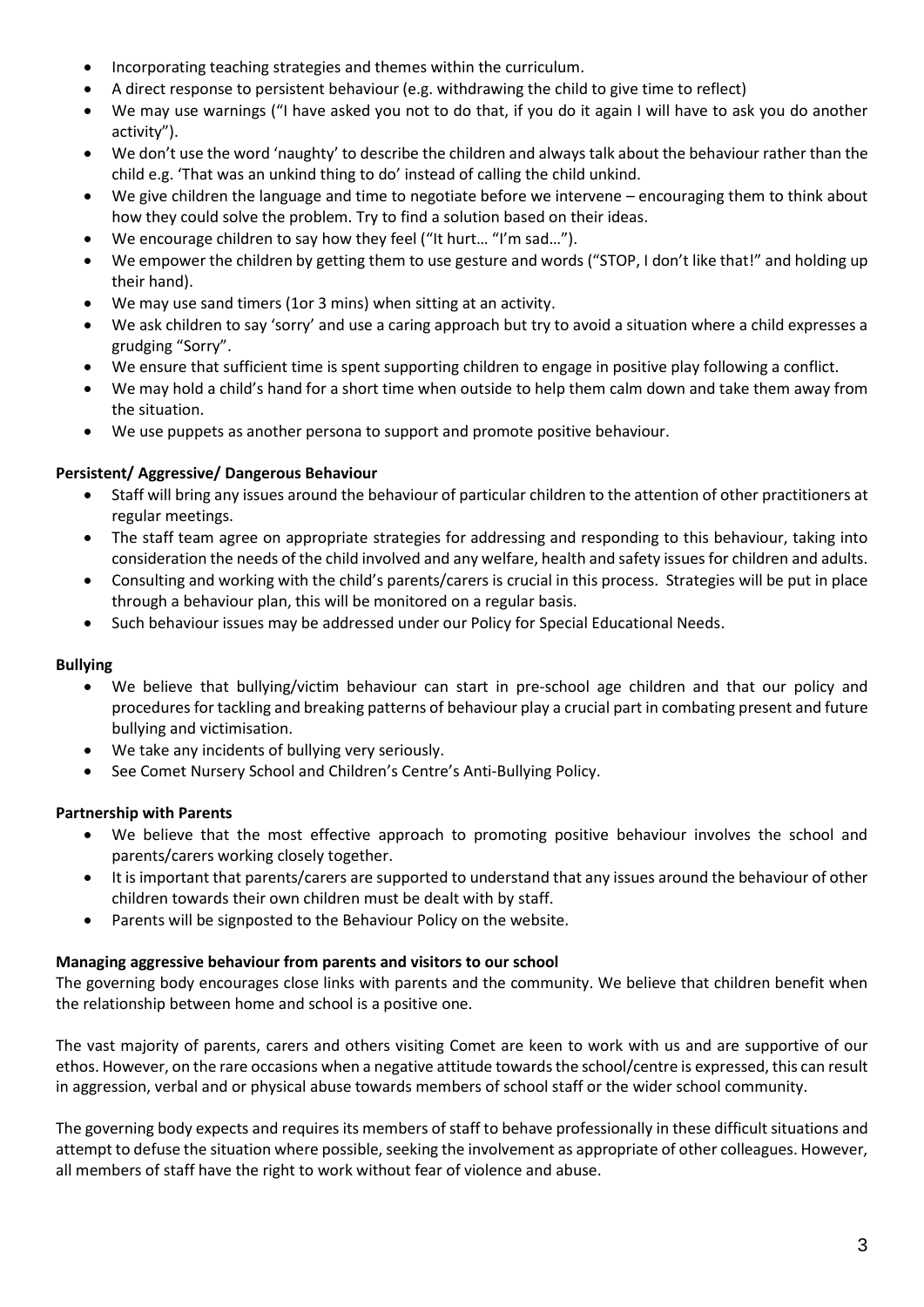We expect parents and other visitors to behave in a reasonable way towards members of Comet staff. This policy outlines the steps that will be taken where behaviour is unacceptable.

## **Types of behaviour that are considered serious and unacceptable and will not be tolerated:**

- Shouting at members of the school staff, either in person or over the telephone
- Physically intimidating a member of staff, e.g. standing very close to her/him
- The use of aggressive hand gestures
- Threatening behaviour
- Shaking or holding a fist towards another person
- Swearing
- Pushing
- Hitting, e.g. slapping, punching and kicking
- Spitting
- Breaching the school's security procedures.

This is not an exhaustive list but seeks to provide illustrations of such behaviour.

Unacceptable behaviour may result in Hackney Education and the police being informed of the incident.

## **Procedure to be followed**

If a parent/carer behaves in an unacceptable way towards a member of the Comet community, the Headteacher or appropriate senior staff will seek to resolve the situation through discussion and mediation. If necessary, our complaints procedures should be followed. Where all procedures have been exhausted, and aggression or intimidation continue, or where there is an extreme act of violence, a parent/carer or visitor may be banned by the Headteacher from the premises for a period of time, subject to review.

#### **In imposing a ban the following steps will be taken:**

1. The parent/carer will be informed, in writing, that she/he is banned from the premises, subject to review, and what will happen if the ban is breached, e.g. that police involvement or an injunction application may follow.

2. Where an assault has led to a ban, a statement indicating that the matter has been reported to the local authority and the police will be included.

3. The chair of governors/LA will be informed of the ban.

4. Where appropriate, arrangements for pupils being dropped off, and collected from the school will be clarified.

#### **Conclusion**

The Hackney Education itself may take action where behaviour is unacceptable or there are serious breaches of our home-school code of conduct or health and safety legislation. Comet will, as appropriate, seek advice from The Hackney Education to ensure fairness and consistency.

#### **Monitoring**

It is the responsibility of the Governing Body to monitor the effective deployment of this policy. This responsibility has been delegated to the Learning and Development Committee. This policy will be reviewed on a three year basis.

#### **Chair of Governors**

**Name\_\_\_\_\_\_\_\_\_\_\_\_\_\_\_\_\_\_\_\_\_\_\_ Signature\_\_\_\_\_\_\_\_\_\_\_\_\_\_\_\_\_\_\_\_\_\_\_\_**

**Date \_\_\_\_\_\_\_\_\_\_\_\_\_\_\_\_\_\_\_\_\_\_\_\_**